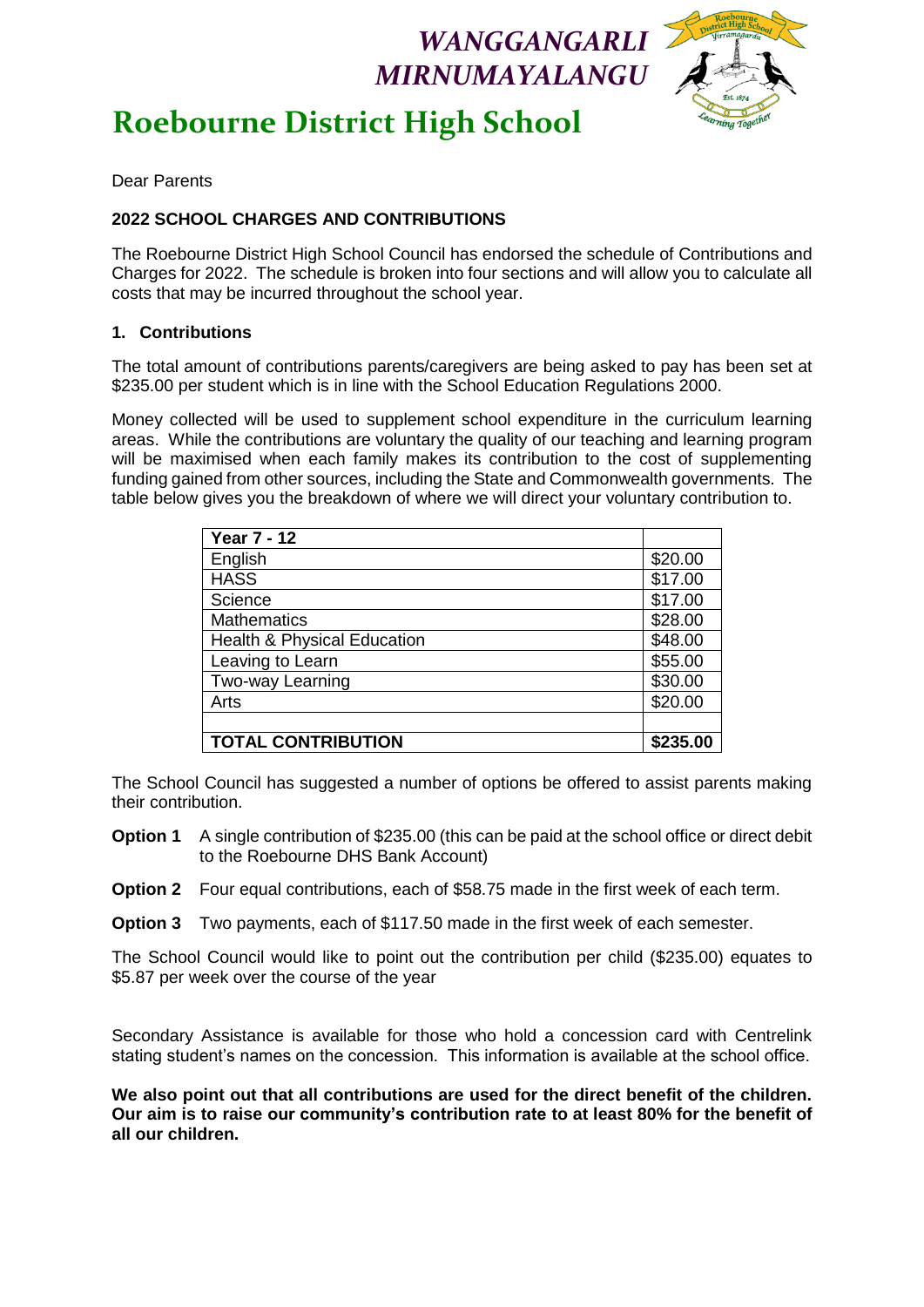#### **2. Charges for Extra Cost Optional Components**

A breakdown of estimated charges for your child's participation in excursions, incursions, activities for 2022 have been included in the table attached. Details on charges collected in previous years has helped guide the 2022 estimate of charges. The amounts shown represent the maximum charged for scheduled activities in 2022.

The schedule includes costs associated with:

- Specific learning activities and available to **all** students, but conditional on a payment being made e.g. incursions, excursions.
- Specific learning activities available to **selected** students, but conditional on a payment being made e.g. Tri-School Athletics Carnival, etc.
- $\triangleright$  Other activities available to all students, but conditional on a payment being made e.g. Pool Entry, excursions and camps, etc.

#### **3. Items For Personal Use**

The list of items for personal use will vary from student to student and includes:

- Student requirements for all students and used in lessons eg stationery items, calculator, etc.
- Student requirements recommended but not essential for all students eg tissues, art shirt, etc.
- Student requirements for selected students and not directly part of the educational program eg class photographs, etc.

The recommended list of Items for Personal Use for your child has been previously distributed. All materials can be purchased through Kmart or any stationery supplier. Your child will need to have the listed materials each school day so it will be necessary to replace some items, such as pens or pencils, throughout the year.

Elizabeth Ritchie Principal

2 November 2021